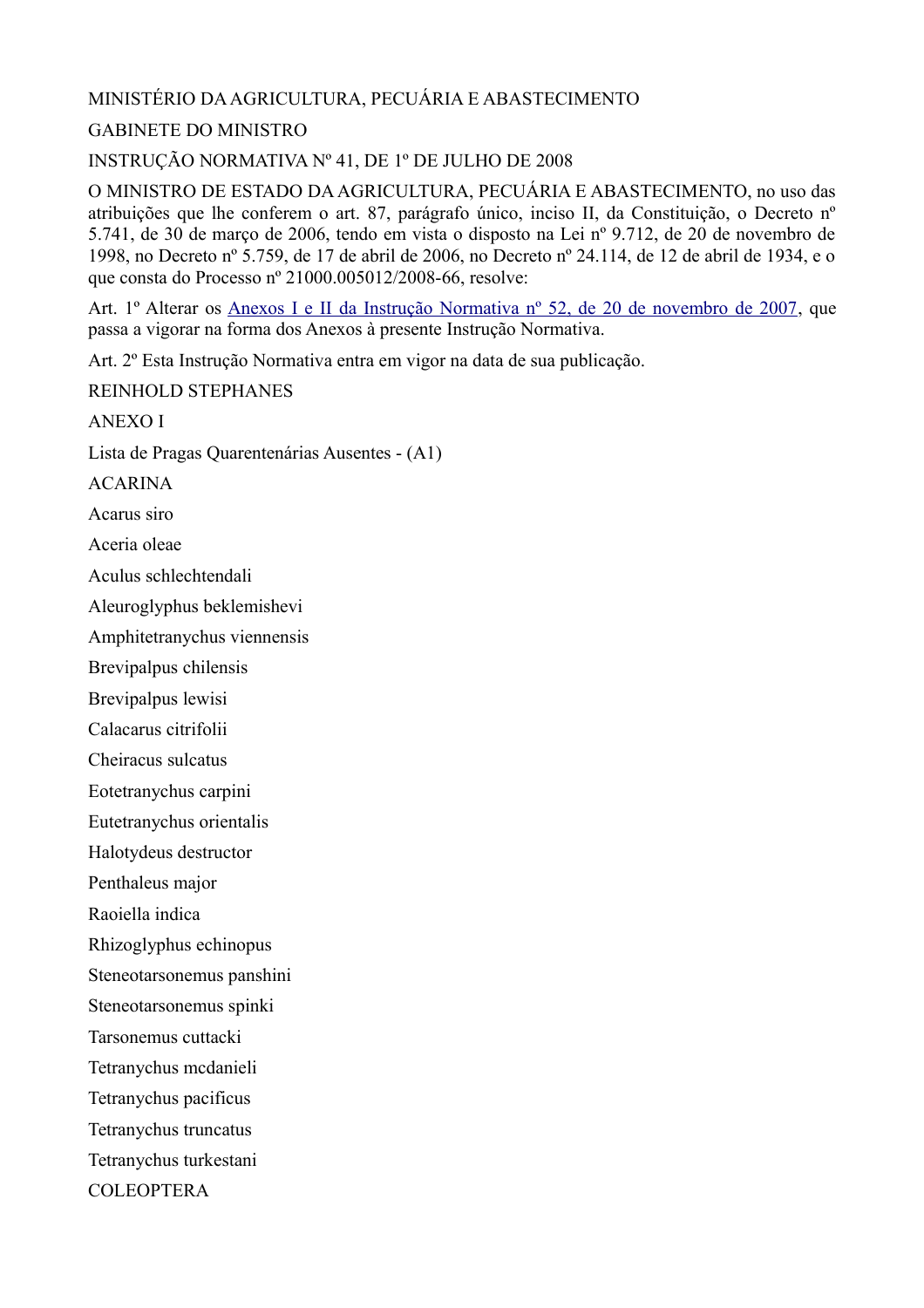Acalymma vittatum Aegorhinus phaleratus Agriotes mancus Alaus oculatus Ampedus collaris Anoplophora spp. Anthonomus spp. (exceto A. grandis) Brachycerus spp. Bruchidius spp. Bruchus pisorum Callidiellum rufipenne Conoderus vespertinus Caryedon serratus Chaetocnema basalis Conotrachelus nenuphar Cryptorhynchus lapathi Dendroctonus spp. Diabrotica balteata Diabrotica barberi Diabrotica undecimpunctata howardi Diabrotica virgifera virgifera Diocalandra taitense Epicaerus cognatus Heterobostrychus aequalis Holotrichia serrata Hylobius abietis Hylobius pales Hylotrupes bajulus Ips spp. Latheticus oryzae Leptinotarsa decemlineata Limonius californicus Lissorhoptrus oryzophilus Lophocateres pusillus Melanotus communis Monochamus spp. Monolepta australis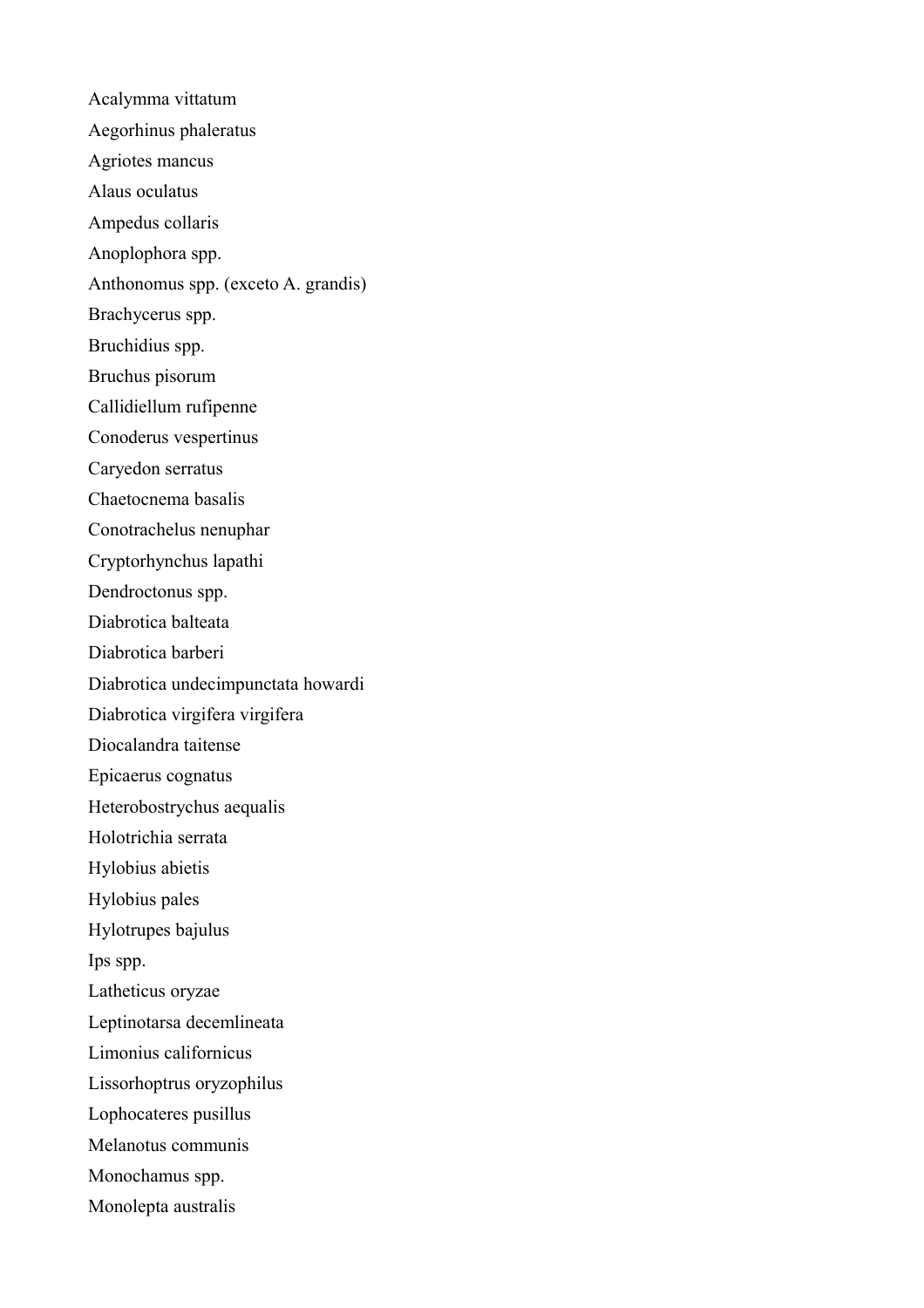Odoiporus longicollis Ootheca bennigseni Ootheca mutabilis Oryctes rhinoceros Otiorhynchus cribricollis Otiorhynchus ovatus Otiorhynchus sulcatus Palorus ratzeburgi Plocaederus ferrugineus Popillia japonica Premnotrypes spp. Prostephanus truncatus Rhabdoscelus obscurus Rhizotrogus majalis Rhyparida caeruleipennis Rhyparida clypeata Rhyparida discopunctulata Saperda spp. Sinoxylon spp. (exceto S. conigerum) Sphenophorus venatus Stegobium paniceum Sternochetus mangiferae Tetropium fuscum Thorictodes heydeni Tomicus piniperda Trogoderma spp. DIPTERA Acanthiophilus helianthi Anastrepha ludens Anastrepha suspensa Atherigona soccata Bactrocera spp. (exceto B. carambolae) Ceratitis spp. (exceto C. capitata) Chromatomyia horticola Contarinia tritici Dacus spp. Delia spp. (exceto D. platura)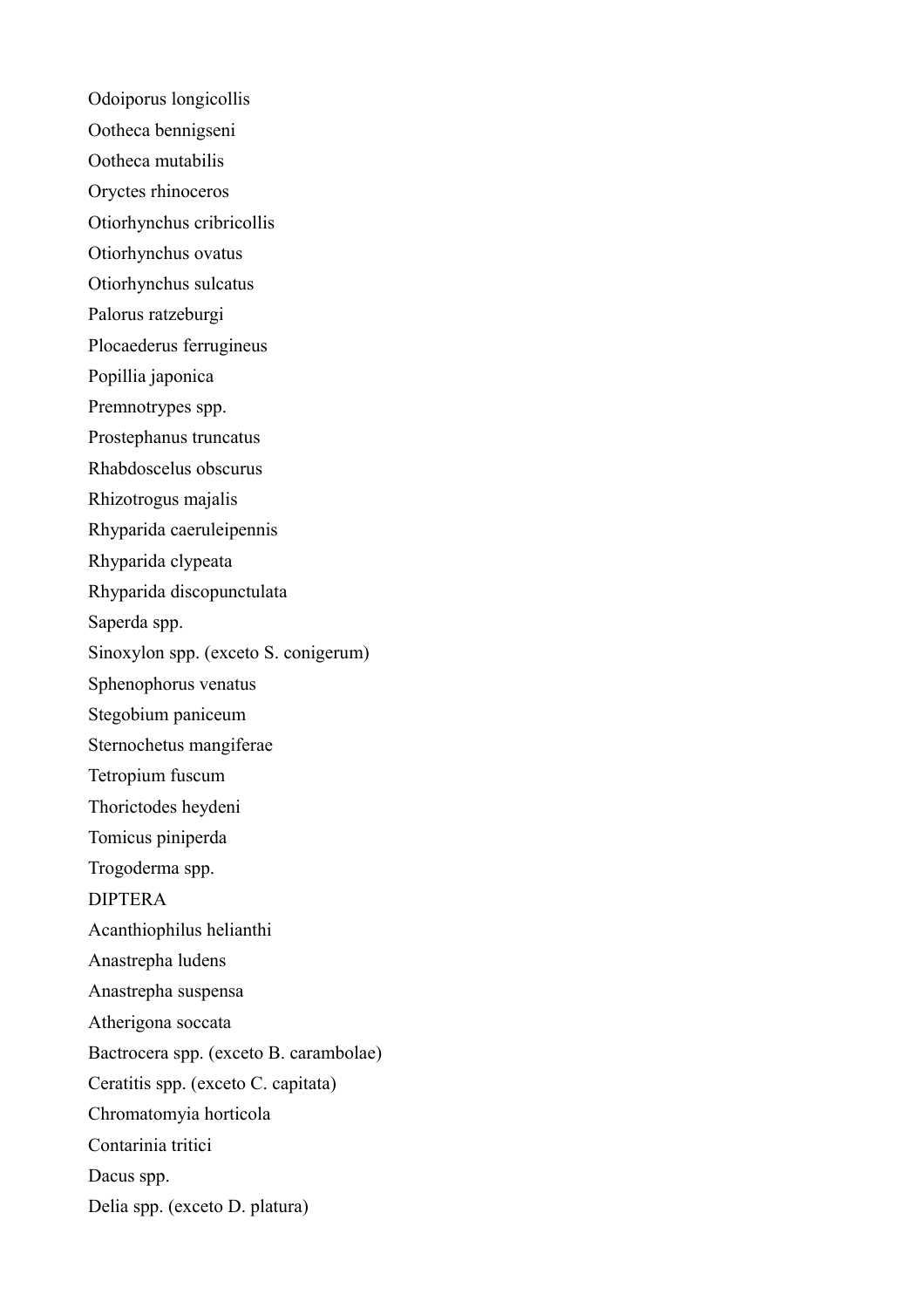Liriomyza bryoniae Mayetiola destructor Ophiomyia phaseoli Orseolia oryzae Orseolia oryzivora Prodiplosis longifila Rabdophaga saliciperda (=Helicomyia saliciperda) Rhagoletis spp. Sitodiplosis mosellana Toxotrypana curvicauda HEMIPTERA Aleurocanthus spp. (exceto A. woglumi) Ceroplastes destructor Ceroplastes japonicus Ceroplastes rubens Cicadulina mbila Diuraphis noxia Eurygaster integriceps Fiorinia nephelii Helopeltis antonii Homalodisca coagulata Icerya seychellarum Leptocoris rufomarginata Leptocoris tagalica Maconellicoccus hirsutus Metcalfa pruinosa Myndus crudus Perkinsiella saccharicida Planococcus lilacinus Planococcoides njalensis Prosapia bicincta Rastrococcus invadens Scaphoideus titanus **HYMENOPTERA** Cephus cinctus Cephus pygmaeus Megastigmus spp.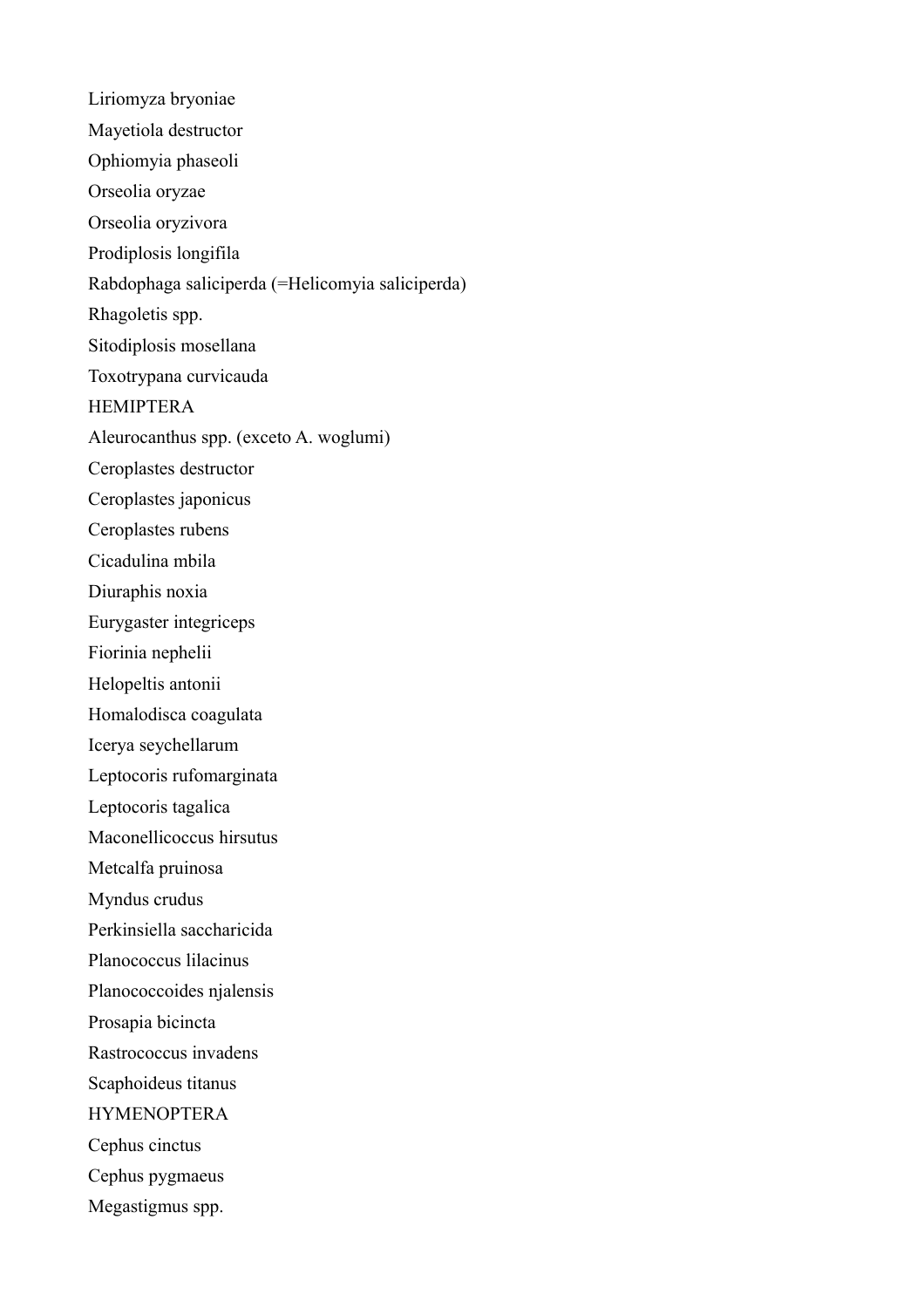Nematus desantisi Neodiprion spp. Systole albipennis Tremex spp. LEPIDOPTERA Agrius convolvuli Agrotis lineatus Agrotis segetum Amyelois transitella Anarsia lineatella Archips spp. Argyrogramma signata Carposina niponensis (=Carposina sasakii) Cephonodes hylas Chilecomadia valdiviana Chilo partellus Chilo supressalis Choristoneura spp. Conogethes punctiferalis Conopomorpha cramerella Copitarsia naenoides Cossus cossus Cryptophlebia leucotreta Cryptophlebia ombrodelta Cydia spp. (exceto C. molesta; C. araucariae; C. pomonella) Deilephila elpenor Diaphania indica Dyspessa ulula Earias biplaga Ectomyelois ceratoniae Eldana saccharina Erionota thrax Eudocima fullonia (=Othreis fullona) Gortyna xanthenes Helicoverpa armigera Hippotion celerio Hyphantria cunea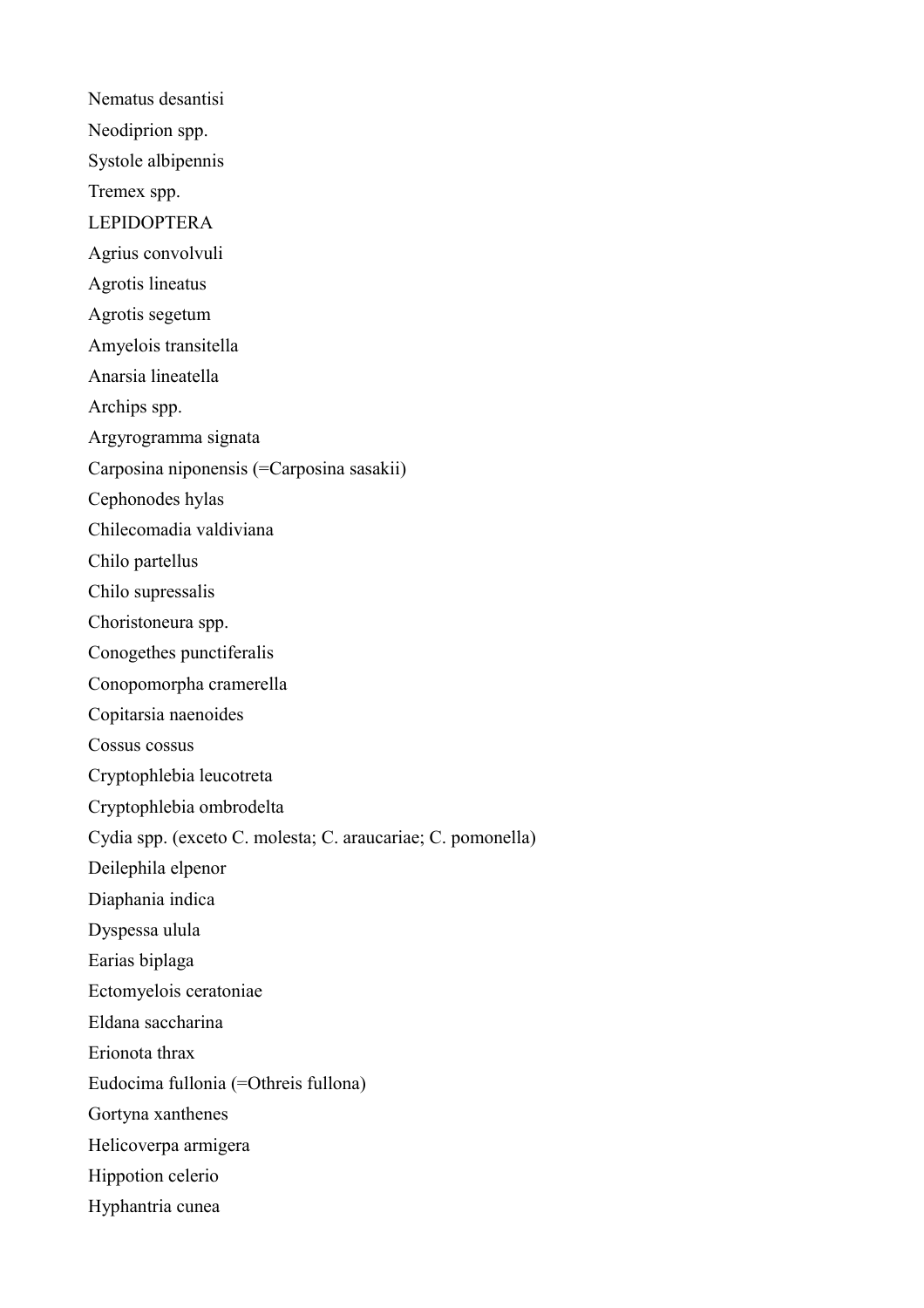Ichneumenoptera chrysophanes Lampides boeticus Leucinodes orbonalis Leucoptera meyricki Lobesia botrana Lymantria dispar Lymantria monacha Malacosoma spp. Mocis repanda Mythimna separata Mythimna loreyi Nacoleia octasema Ostrinia furnacalis Ostrinia nubilalis Paranthrene tabaniformis Parasa lepida Pectinophora scutigera Platynota stultana Prays citri Rhyacionia spp. Scirpophaga incertulas Sesamia inferens Spodoptera albula Spodoptera littoralis Thaumetopoea pityocampa Vitaceae polistiformis Zeuzera pyrina THYSANOPTERA Drepanothrips reuteri Frankliniella bispinosa Frankliniella cestrum Frankliniella intonsa Limothrips cerealium Limothrips denticornis Scirtothrips aurantii Scirtothrips dorsalis Scirtothrips mangiferae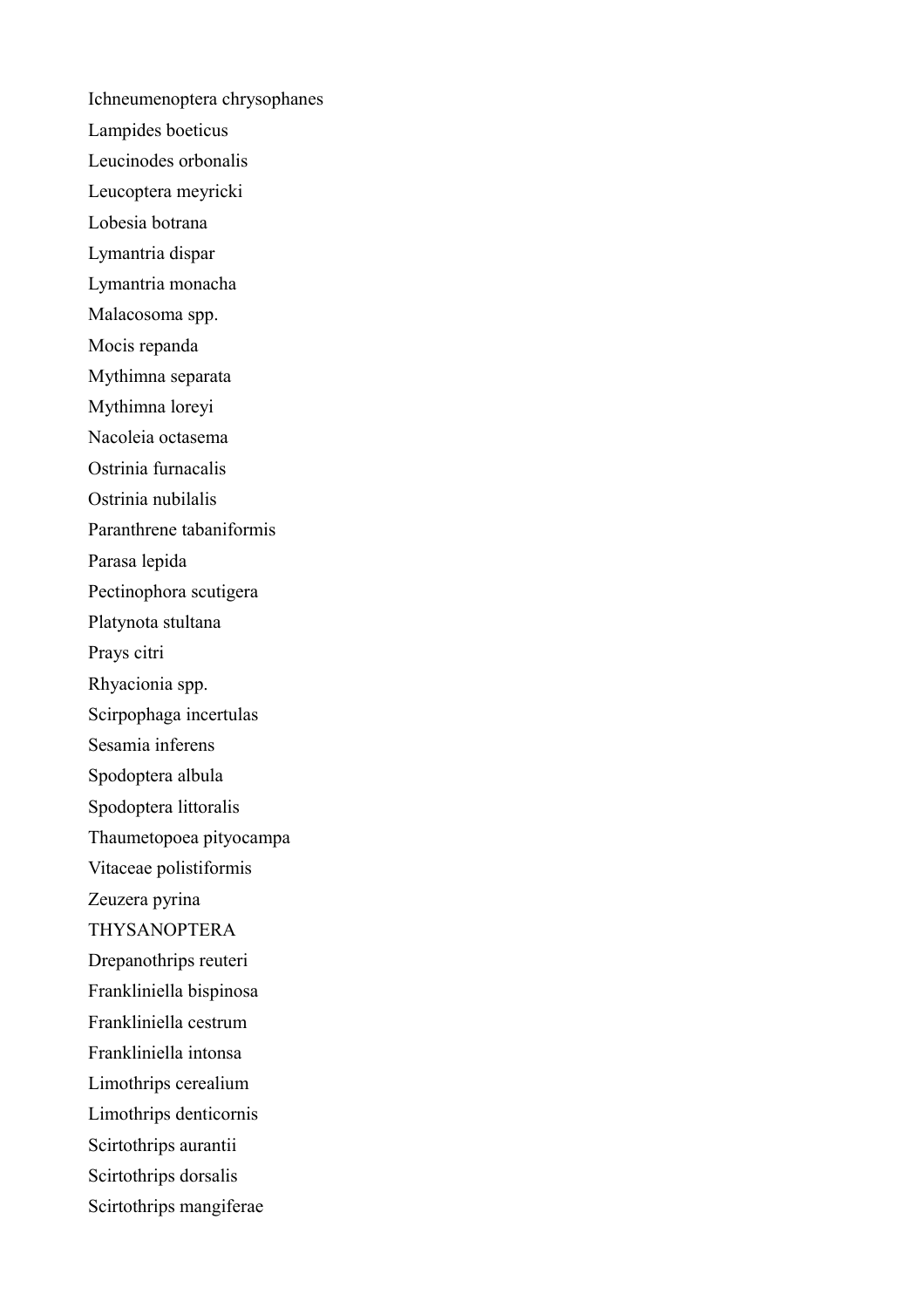FUNGI Atelocauda digitata Alternaria gaisen Alternaria mali Alternaria triticina Alternaria vitis Apiosporina morbosa Armillaria luteobubalina Armillaria ostoyae Armillaria tabescens Arthuriomyces peckianus Balansia clavula Balansia oryzae-sativae (=Ephelis oryzae) Bipolaris australiensis Botrytis fabae Bremiella sphaerosperma Ceratobasidium cereale (=Rhizoctonia cerealis) Chondrostereum purpureum Cladosporium cladosporioides f.sp. pisicola (=Cladosporium pisicola) Cladosporium gossypiicola Colletotrichum kahawae Cronartium spp. Curvularia uncinata Curvularia verruculosa Davidiella populorum (=Mycosphaerella populorum ) Diaporthe tanakae Dichotomophthoropsis safeeulaensis Discosia maculicola Drepanopeziza populi-albae (=Marssonina castagnei) Drepanopeziza populorum (=Marssonina populi) Drepanopeziza punctiformis (=Marssonina brunnea ) Endocronartium harknessii Fusarium camptoceras Fusarium circinatum Fusarium oxysporum f.sp. radicis-lycopersici Fusarium paspali Ganoderma orbiforme (=Ganoderma boninense)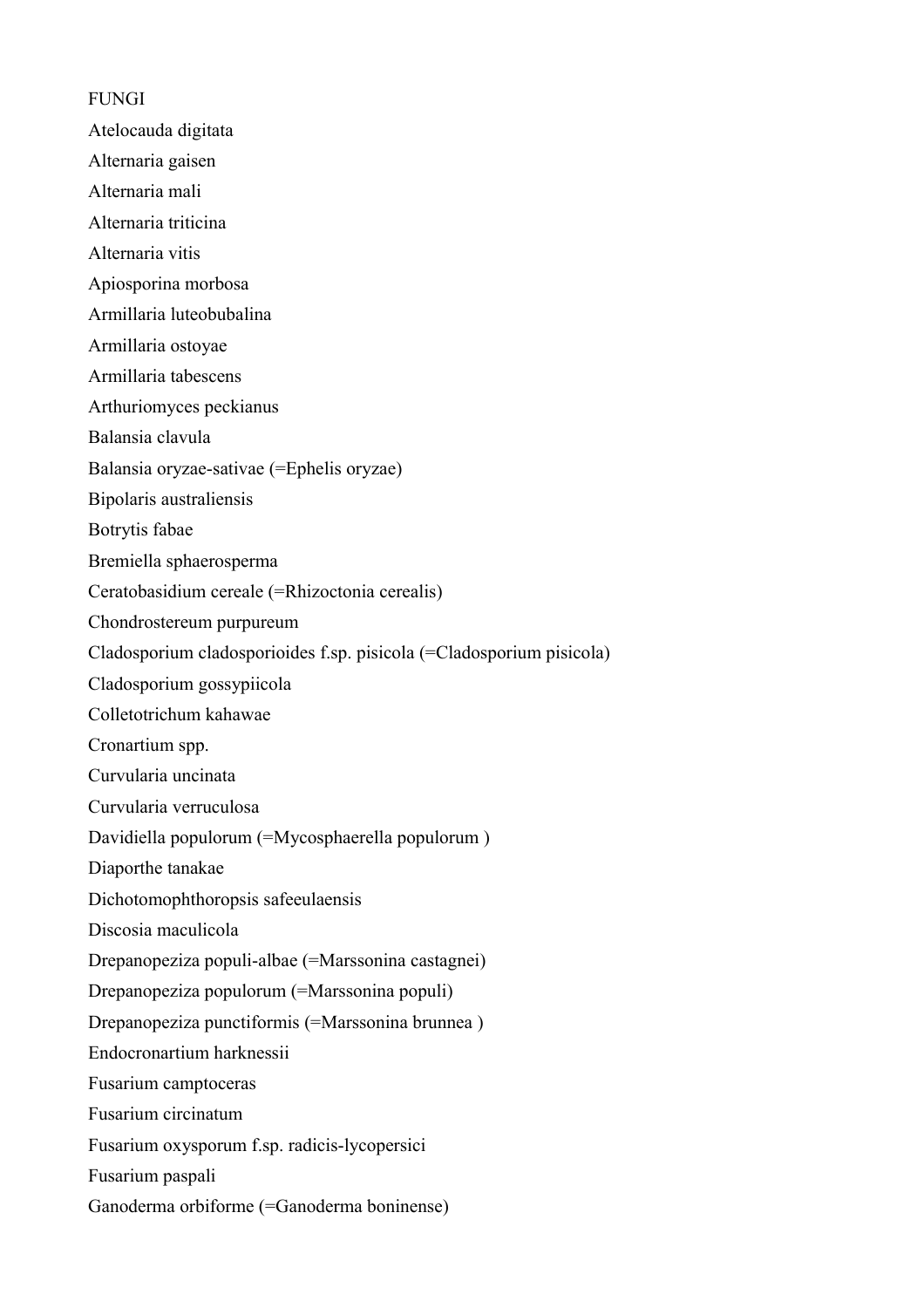Gibberella xylarioides Gloeotinia granigena Glomerella manihotis Grovesinia pyramidalis Gymnosporangium spp. Haplobasidion musae Helicobasidium longisporum (=Helicobasidium mompa) Helicoceras spp. Hemileia coffeicola Hendersonia oryzae Heterobasidion annosum Hymenoscyphus scutula Hymenula cerealis (=Cephalosporium gramineum ) Kabatiella lini (=Polyspora lini ) Leptosphaeria libanotis Metasphaeria aulica Monilinia vaccinii-corymbosi Moniliophthora roreri Monosporascus eutypoides Mycocentrospora acerina Mycosphaerella dearnessii Mycosphaerella gibsonii Mycosphaerella zeae-maydis Nectria cinnabarina Neonectria galligena (=Nectria galligena) Neottiosporina paspali (=Stagonospora paspali) Neotyphodium coenophialum Oncobasidium theobromae Oospora oryzetorum Periconia circinata Peronosclerospora sacchari Peronospora farinosa Peronospora impatientis Peronospora viciae Phaeosphaerella paspali Phoma andigena Phoma exigua var. foveata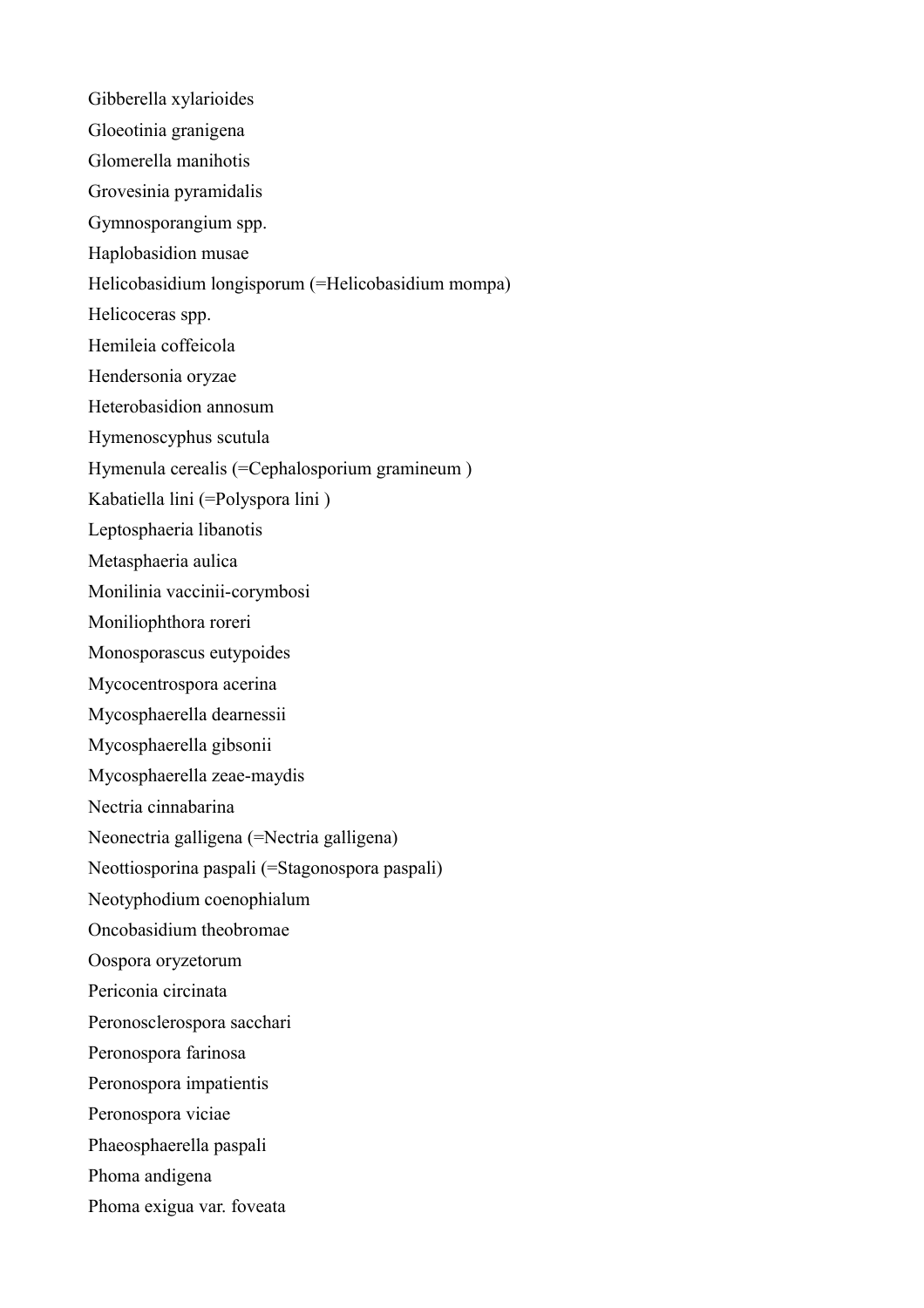Phoma tracheiphila Phomopsis impatientis Phyllosticta brassicae Phyllosticta solitaria Phymatotrichopsis omnivora Physopella ampelopsidis Phytophthora erythroseptica Phytophthora ramorum Plasmopara halstedii (exceto raça 2) Plasmopara obducens Podosphaera balsaminae Podosphaera fusca (=Sphaerotheca fusca) Polyscytalum pustulans Pseudopezicula tracheiphila (=Pseudopeziza tracheiphila) Puccinia erianthi Puccinia impatientis (=Puccinia argentata) Puccinia komarovii Puccinia kuehnii Puccinia rubigo-vera var. impatientis Pyrenochaeta glycines (=Dactuliochaeta glycines) Pythium paroecandrum Ramularia collo-cigni Septoria noli-tangere Sphacelotheca sacchari Stagonospora sacchari Synchytrium endobioticum Synchytrium impatientis Taphrina populina Teichospora fulgurata Thecaphora solani (=Angiosorus solani) Tilletia indica Tilletia laevis Trematosphaeria pertusa Urocystis agropyri Valsa nivea Venturia populina Verticillium nigrescens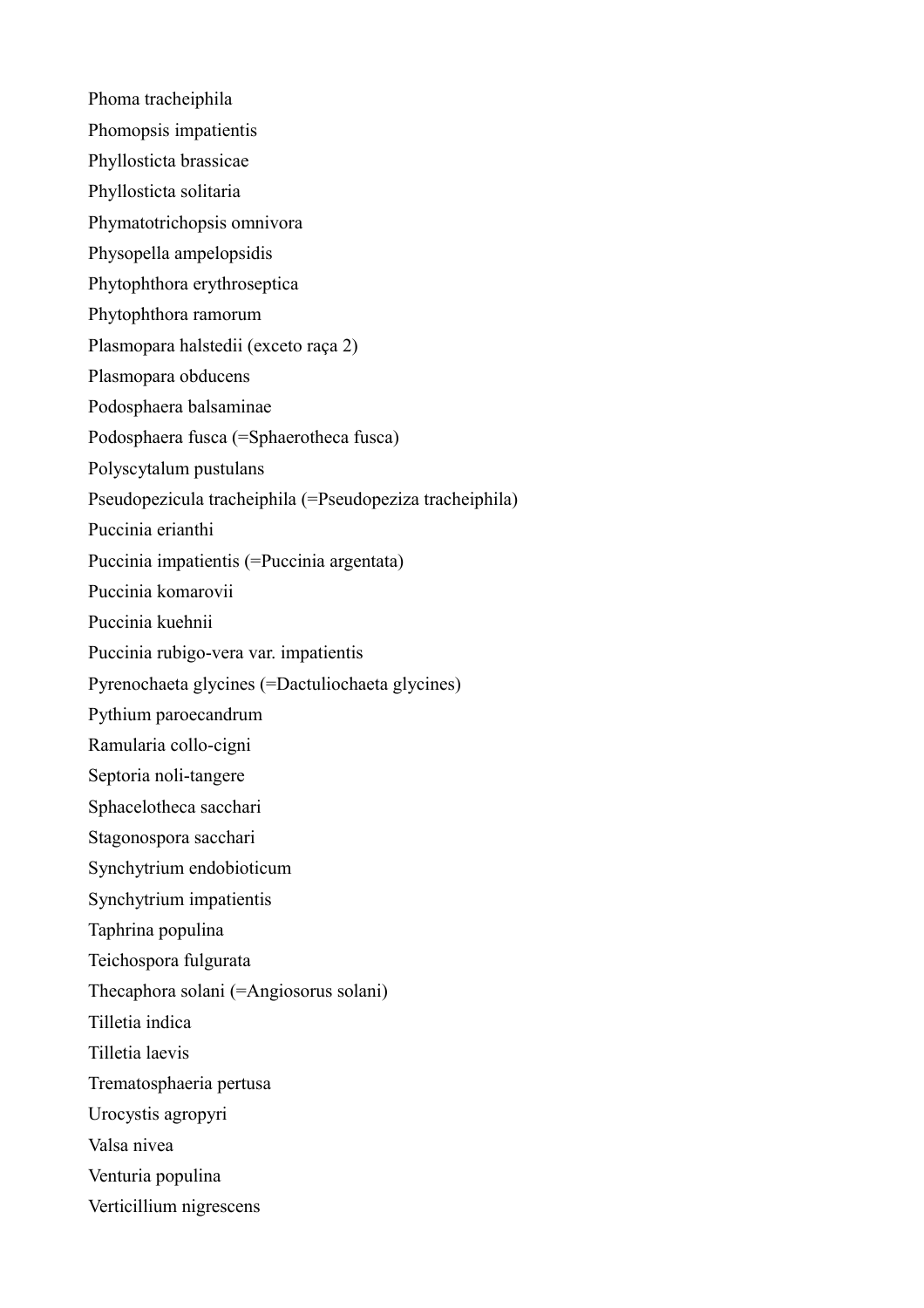# NEMATODA Anguina agrostis Anguina pacificae Anguina tritici Belonolaimus longicaudatus Bursaphelenchus mucronatus Bursaphelenchus xylophilus Criconema mutabile Ditylenchus africanus Ditylenchus angustus Ditylenchus destructor Ditylenchus dipsaci (todas as raças, exceto as do alho) Globodera pallida Globodera rostochiensis Heterodera avenae Heterodera cajani Heterodera ciceri Heterodera goettingiana Heterodera mediterranea Heterodera oryzae Heterodera oryzicola Heterodera punctata Heterodera sacchari Heterodera schachtii Heterodera trifolii Heterodera zeae Meloidogyne chitwoodi Meloidogyne fallax Nacobbus aberrans Nacobbus dorsalis Pratylenchus crenatus Pratylenchus fallax Pratylenchus goodeyi

Pratylenchus scribneri

Pratylenchus thornei

Punctodera chalcoensis

Radopholus citrophilus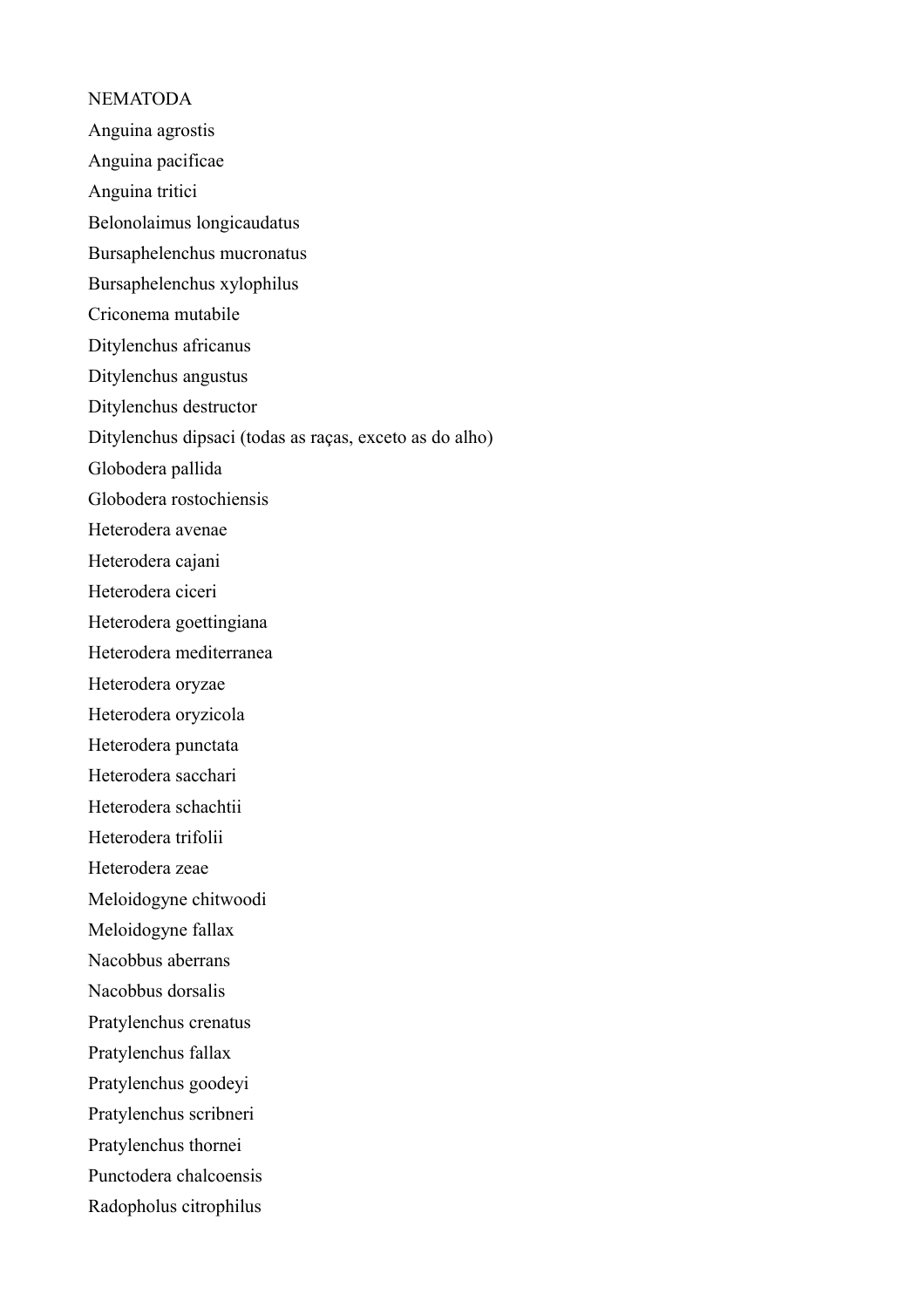Rotylenchulus parvus Subanguina radicicola Xiphinema diversicaudatum Xiphinema italiae Xiphinema rivesi PROCARIONTES Apple chat fruit phytoplasma Apple proliferation phytoplasma Burkholderia glumae Candidatus liberibacter africanus Clavibacter michiganensis subsp. insidiosus Clavibacter michiganensis subsp. nebraskensis Clavibacter michiganensis subsp. sepedonicus Erwinia amylovora Erwinia salicis Grapevine flavescence dorée phytoplasma Palm lethal yellowing phytoplasma Pantoea stewartii Peach X-disease phytoplasma Peach rosette phytoplasma Peach yellows phytoplasma Pear decline phytoplasma Pectobacterium rhapontici Pseudomonas syringae pv. atrofaciens Rhodococcus fascians Spiroplasma citri Xanthomonas axonopodis pv. aurantifolii raça B Xanthomonas campestris pv. cassavae (=Xanthomonas cassavae) Xanthomonas oryzae pv. oryzae Xanthomonas oryzae pv. oryzicola Xanthomonas populi Xanthomonas vasicola pv. musacearum Xylophilus ampelinus VÍRUS E VIRÓIDES African cassava mosaic virus - (ACMV) Andean potato latent virus - (APLV) Arabis mosaic virus - (ArMV)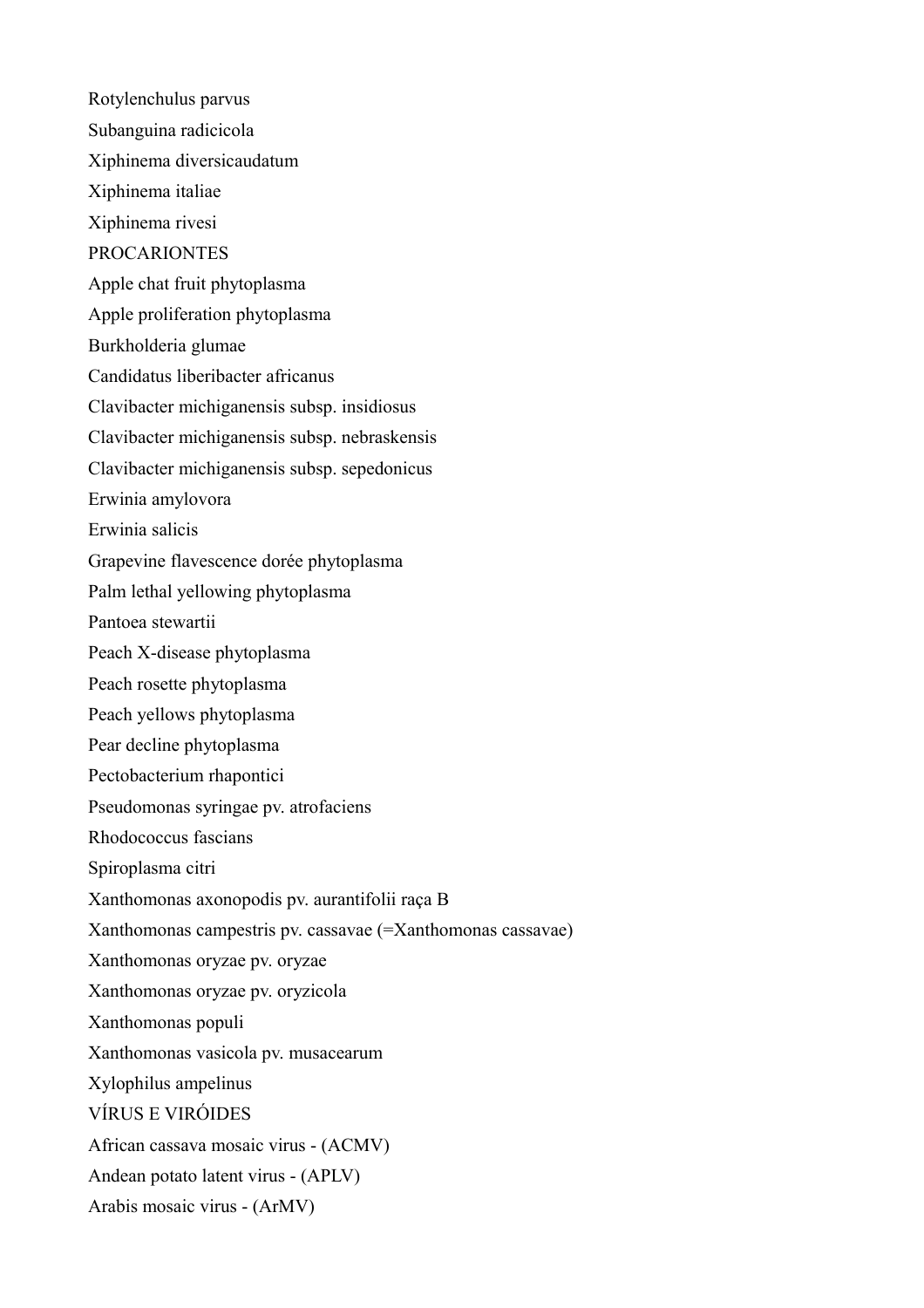Arracacha virus B - (AVB) Artichoke Italian latent virus - (AILV) Artichoke latent virus - (ArLV) Artichoke mottled crinkle virus - (AMCV) Artichoke yellow ringspot virus - (AYRSV) Banana bract mosaic virus - (BBrMV) Banana bunchy top virus - (BBTV) Barley stripe mosaic virus - (BSMV) Beet curly top virus - (BCTV) Blueberry leaf mottle virus - (BLMoV) Broad bean wilt virus - (BBWV) Cacao swollen shoot virus - (CSSV) Coconut Cadang-cadang viroid - (CCCVd) Citrus impietratura virus Citrus leaf rugose virus - (CiLRV) Citrus variegation virus - (CVV) Clover yellow vein virus - (ClYVV) Impatiens necrotic spot virus - (INSV) Lily symptomless virus - (LSV) Melon necrotic spot virus - (MNSV) Peach rosette mosaic virus - (PRMV) Peanut stripe virus - (PStV) Peanut stunt virus - (PSV) Pepino mosaic virus - (PepMV) Perlargonium zonate spot virus - (PZSV) Plum pox virus - (PPV) Poplar mosaic virus - (PopMV) Potato mop-top virus - (PMTV) Potato spindle tuber viroid - (PSTVd) (=Tomato bunchy top viroid) Potato virus A (PVA) Potato virus T - (PVT) Potato yellowing virus - (PYV) St. Augustine decline virus - (SAD) Strawberry latent ringspot virus - (SLRSV) Fiji disease virus - (FDV) Tobacco black ring virus (=Tomato Black Ring Virus) - (TBRV) Tobacco rattle virus - (TRV)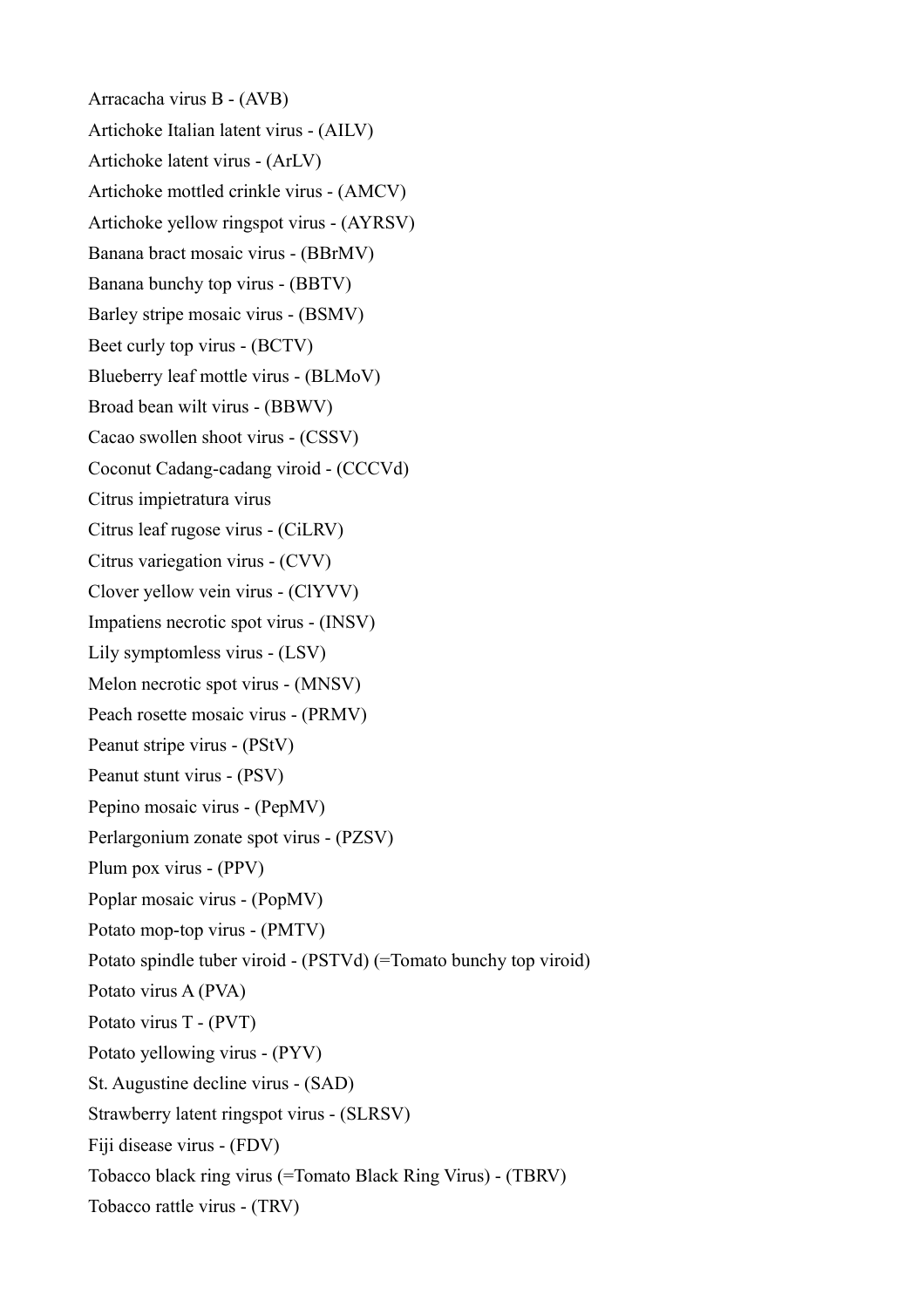Tomato bushy stunt virus - (TBSV) Tomato ringspot nepovirus - (ToRSV) Tulip breaking virus - (TBV) PLANTAS INFESTANTES E PARASITAS Acroptilon repens Alopecurus myosuroides Amaranthus albus Amaranthus blitoides Amaranthus graecizans Apera spica-venti Arceuthobium spp. Arctotheca calendula Asphodelus tenuifolius Brachiaria paspaloides Brassica tournefortii Bromus rigidus Cardaria draba Carduus acanthoides Carduus pycnocephalus Centaurea diffusa Chondrilla juncea Cleome viscosa Cirsium arvense Corchorus aestuans Crassocephalum crepidioides Cuscuta australis Cuscuta campestris Cuscuta epithymum Cuscuta europaea Cuscuta reflexa Descurainia sophia Elymus repens Emex australis Euphorbia esula Euphorbia helioscopia Fumaria bastardii Fumaria densiflora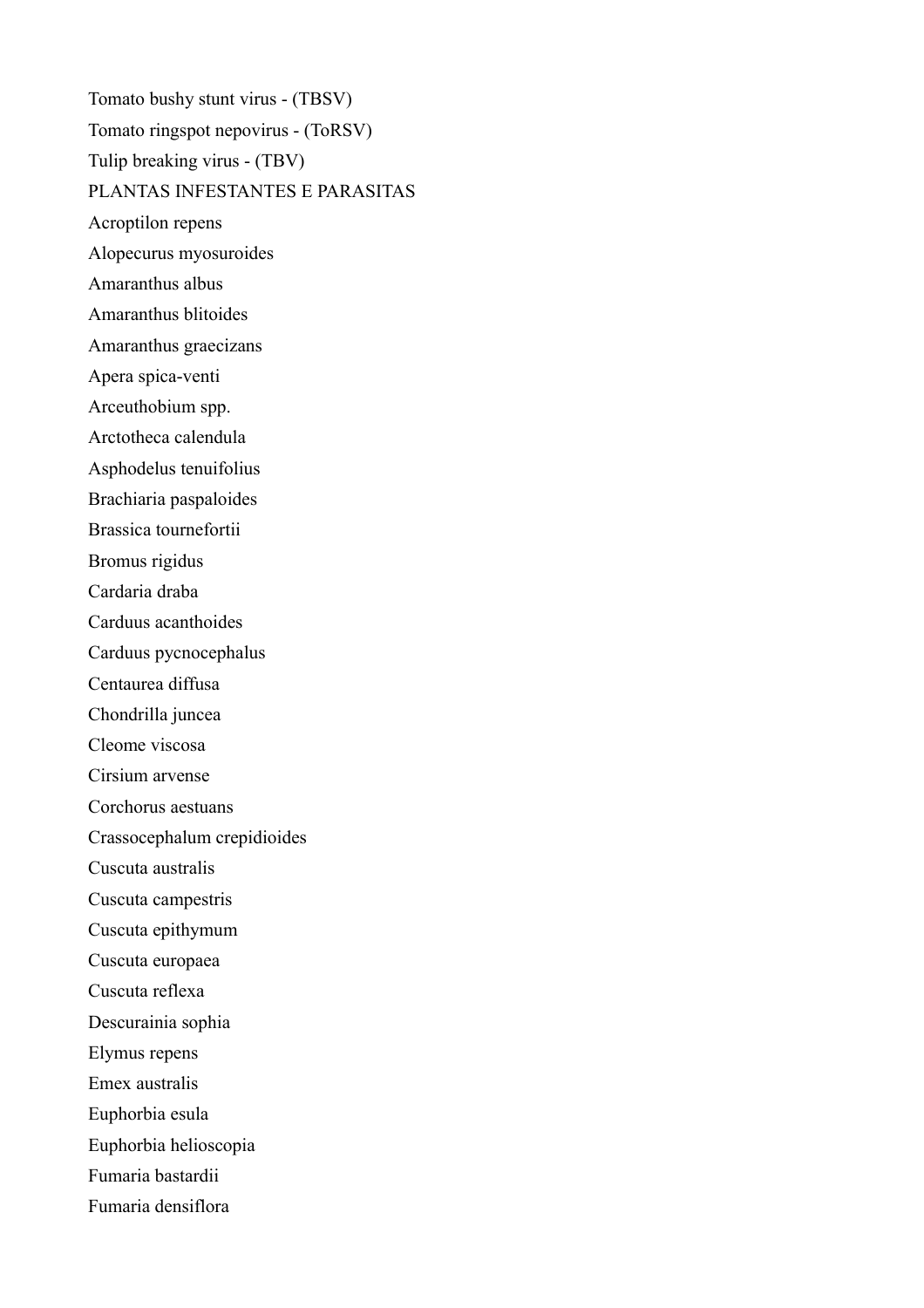Fumaria muralis Galeopsis speciosa Heliotropium europaeum Hibiscus trionum Hieracium pilosella Hirschfeldia incana Hordeum leporinum Imperata cylindrica Lactuca serriola Leptochloa chinensis Lindernia antipoda Lindernia ciliata Lindernia procumbens Lolium rigidum Ludwigia adscendens Melochia corchorifolia Monochoria vaginalis Myagrum perfoliatum Orobanche spp. Phalaris paradoxa Polygonum barbatum Polygonum nepalense Polygonum scabrum Senecio vulgaris Setaria pumila Setaria viridis Sisymbrium loeselii Sisymbrium orientale Sonchus arvensis Solanum rostratum Striga spp. Taeniatherum caput-medusae Vulpia ciliata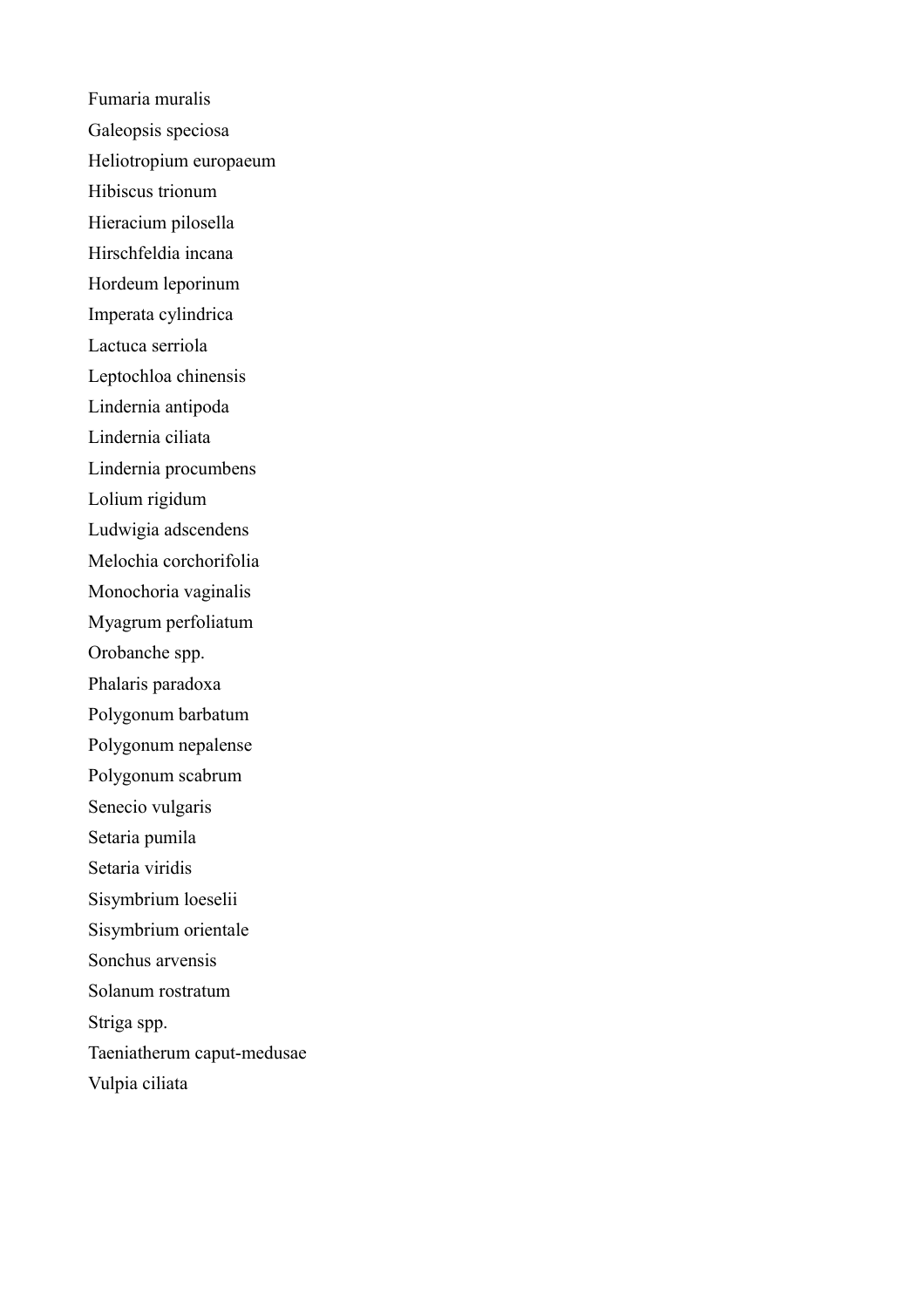## ANEXO II

## Lista de Pragas Quarentenárias Presentes - (A2)

| <b>INSETOS</b>        | <b>HOSPEDEIROS</b>                                                                                                                                                                                                                                                                                                                                                                                                                                                                                                                                                                                                                                                                                                                                                                                                                                                                                                                                                                                                                                                                                                                                                                       | UNIDADES FEDERATIVAS DE                                      |
|-----------------------|------------------------------------------------------------------------------------------------------------------------------------------------------------------------------------------------------------------------------------------------------------------------------------------------------------------------------------------------------------------------------------------------------------------------------------------------------------------------------------------------------------------------------------------------------------------------------------------------------------------------------------------------------------------------------------------------------------------------------------------------------------------------------------------------------------------------------------------------------------------------------------------------------------------------------------------------------------------------------------------------------------------------------------------------------------------------------------------------------------------------------------------------------------------------------------------|--------------------------------------------------------------|
|                       |                                                                                                                                                                                                                                                                                                                                                                                                                                                                                                                                                                                                                                                                                                                                                                                                                                                                                                                                                                                                                                                                                                                                                                                          | OCORRÊNCIA DA PRAGA                                          |
| Aleurocanthus woglumi | Abacate (Persea americana), Álamo (Populus<br>spp.), Amora (Morus spp.), Ardisia (Ardisia<br>Swartz), Bananeira (Musa spp.), Buxinho<br>(Buxussempervirens), Café (Coffea arabica),<br>Caju (Anacardium occidentale), Carambola<br>(Averrhoa carambola), Cherimóia (Annona<br>cherimola), Citros (Citrus spp.), Dama da noite<br>(Cestrum nocturnum), Gengibre (Zingiber<br>officinale), Goiaba (Psidium guajava), Graviola<br>(Annona muricata), Grumixama<br>(Eugenia)<br>brasiliensis), Hibisco (Hibiscus rosa-sinensis),<br>Jasmim-manga (Plumeria rubra), Lichia (Litchi <sup> Tocantins.</sup><br>chinensis), Louro (Laurus nobilis), Mamão<br>(Carica papaya), Manga (Mangifera indica),<br>Maracujá (Passiflora edulis), Marmelo (Cydonia<br>oblonga), Murta (Murraya paniculata), Pêra<br>(Pyrus spp.), Pinha (Annona squamosa), Romã<br>(Punica granatum), Rosa (Rosa spp.), Sapoti<br>(Manilkara zapota) e Uva (Vitis vinifera).                                                                                                                                                                                                                                              | Goiás,<br>Amapá,<br>Amazonas,<br>Maranhão, Pará, São Paulo e |
| Bactrocera carambolae | Hospedeiros primários: Carambola (Averrhoa<br>carambola), Goiaba (Psidium guajava), Jambo<br>vermelho (Syzygium malaccensis), Laranja<br>caipira, Laranja da terra, Laranja amarga,<br>Laranja (Citrus aurantium), Maçaranduba,<br>Arapaju, Mararaju (Manilkara zapota) e Manga<br>(Mangifera indica). Hospedeiros secundários:<br>Acerola (Malpighia puncifo lia), Amendoeira<br>(Terminalia catappa), Bacupari (Garcinia)<br>dulcis), Bilimbi, Carambola marela, Caimito ou<br>Abiu (Chrysophyllum caimito), Cajazeiro ou<br>Taperebá (Spondias lutea), Caju (Anacardium<br>occidentale), Fruta pão (Artocarpus altilis), Amapá.<br>Gomuto (Arenga pinnata), Jaca (Artocarpus<br>integrifolia),<br>Jambo<br>branco<br>(Syzygium<br>samarangese),<br>Jambo<br>ou d'água<br>branco<br>(Sypygium aqueum), Jambo rosa (Syzygium<br>jambos), Jujuba (Ziziphus mauritiana e Z.<br>jujuba), Laranja doce (Citrus sinensis), Limão<br>cayena (Averrhoa bilimbi), Pimenta picante,<br>Pimenta do diabo<br>(Capsicum<br>annuum),<br>Pitangueira vermelha<br>(Eugenia<br>uniflora),<br>Pomelo, toranja (Citrus paradisi), Tangerina<br>(Citrus reticulata) e Tomate (Licopersicum<br>esculentum). |                                                              |
| Cydia pomonella       | Ameixa<br>(Prunus<br>(Prunus)<br>$sp.$ ),<br>Damasco<br>armeniaca), Maça (Malus sp.),<br>(Cydonia oblonga), Nectarina (Prunus persica<br>var. nucipersica), Pêra (Pyrus sp.) e Pêssego<br>(Prunus persica).                                                                                                                                                                                                                                                                                                                                                                                                                                                                                                                                                                                                                                                                                                                                                                                                                                                                                                                                                                              | Marmelo Rio Grande do Sul e Santa<br>Catarina.               |
| Dactylopius opuntiae  | Palma forrageira (Opuntia sp.).                                                                                                                                                                                                                                                                                                                                                                                                                                                                                                                                                                                                                                                                                                                                                                                                                                                                                                                                                                                                                                                                                                                                                          | Ceará, Paraíba e Pernambuco.                                 |
| Sinoxylon conigerum   | (Myroxylon<br>Bálsamo<br>balsamum),<br>occidentale),<br>(Anacardium<br>Flamboyant<br>(Delonix regia), Mandioca (Manihot esculenta),<br>Manga (Mangifera indica), Mogno (Switenia)                                                                                                                                                                                                                                                                                                                                                                                                                                                                                                                                                                                                                                                                                                                                                                                                                                                                                                                                                                                                        | Caju Mato Grosso                                             |